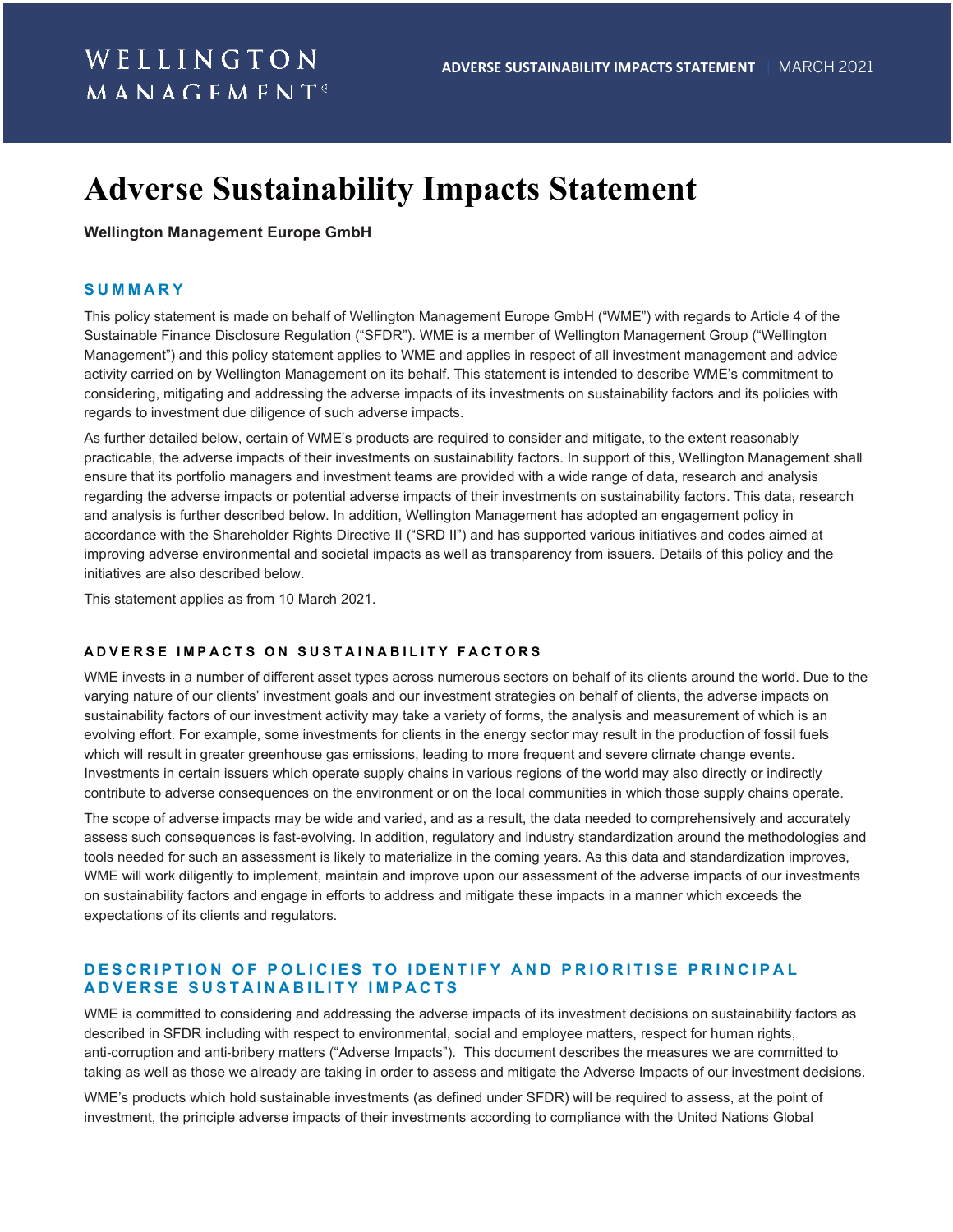# WELLINGTON  $M$  A N A G F M F N T<sup>®</sup>

Compact (the "UNGC"). The UNGC lays out ten principles concerning the human rights, labour, environmental and anticorruption practices:

#### **HUMAN RIGHTS**

Principle 1: Businesses should support and respect the protection of internationally proclaimed human rights;

Principle 2: make sure that they are not complicit in human rights abuses.

#### **LABOUR**

Principle 3: Businesses should uphold the freedom of association and the effective recognition of the right to collective bargaining;

Principle 4: the elimination of all forms of forced and compulsory labour;

Principle 5: the effective abolition of child labour; and

Principle 6: the elimination of discrimination in respect of employment and occupation.

#### **ENVIRONMENT**

Principle 7: Businesses should support a precautionary approach to environmental challenges;

Principle 8: undertake initiatives to promote greater environmental responsibility; and

Principle 9: encourage the development and diffusion of environmentally friendly technologies.

#### **ANTI - CORRUPTION**

Principle 10: Businesses should work against corruption in all its forms, including extortion and bribery.

In order to assess this, Wellington Management will rely on data and information from third party providers to identify companies which have business practice which breaches any one of these principles. Wellington Management portfolio managers and investment teams perform an additional level of analysis on this screen in order to determine the nature and extent of any controversy identified and any additional information regarding the company's overall compliance with the UNGC.

In addition, certain, but not all, of WME's products which are classified as Article 8 or Article 9 products under SFDR may use various adverse indicators in the investment decision-making process, including:.

- Weighted Average Carbon Intensity a measure of the Scope 1 and 2 carbon emissions of a company weighted by average portfolio weight (as calculated by Wellington Management)
- Consistency of sovereign issuers with the democracy and freedom principles outlined by Freedom House
- The risk of exposure of a company's business practices to modern slavery and child labor
- Internal fundamental and quantitative Environmental, Social, Governance ("ESG") scores used to measure best-in-class ESG practices by companies
- Fossil fuel production and other harmful sources of revenue generation or business activity
- Certain pre-defined thresholds for diversity on company boards

While specific products may use these indicators, WME does not require consideration of these indicators in all of its products. In addition, the extent and manner in which WME's products use these indicators vary from one product to the next according to the environmental or social characteristics promoted by the products, and they may be applied in different ways and with differing relative priority. Some products, for example, may use one or more of these metrics to identify companies or issuers for exclusion from the investment universe. Others may use them in order to achieve a specific outcome relative to an identified benchmark. In addition, these products may rely on third party sources to provide data necessary to analyse the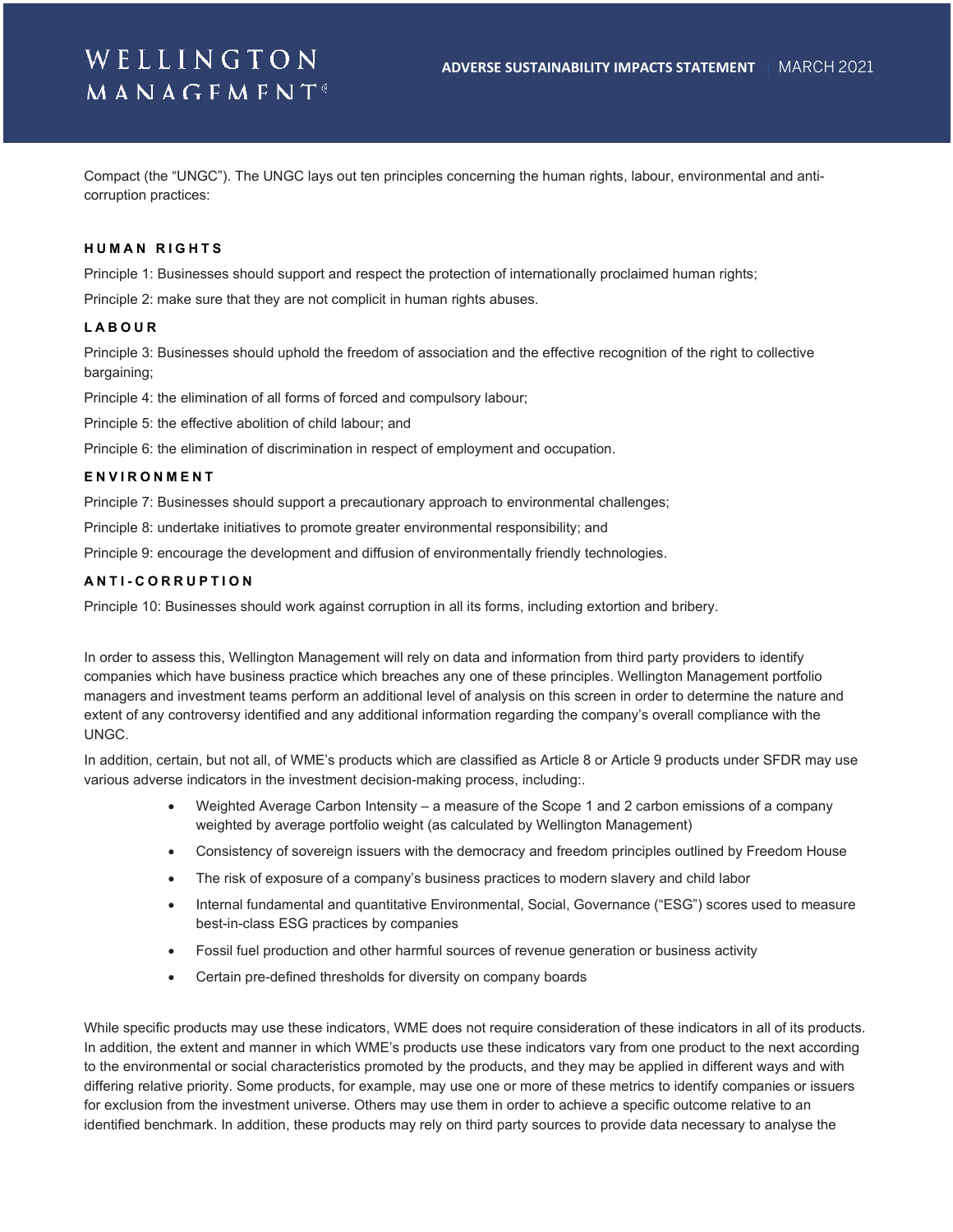# WELLINGTON **MANAGFMFNT**®

above indicators. More information on the use of these indicators within our product range is included in the pre-contractual and website product-level disclosures applicable to each product.

In assessing Adverse Impacts as outlined above, Wellington Management assesses any investment made directly or indirectly in a single issuer which results in the allocation of capital to such an issuer. Derivative instruments, unless used to gain long exposure to an issuer such as single name Total Return Swaps or Credit Default Swaps, are not included for the purpose of this analysis. Short positions will not be assessed for Adverse Impacts.

WME will continue to assess its adverse impacts consideration framework in 2021 and make suggestions to portfolio managers and investment teams on how to better implement adverse impacts consideration and remediate or mitigate and identified adverse impacts.

### **DATA AVAILABILITY**

In assessing Adverse Impacts WME is reliant on a combination of third party data sources, direct company engagement and other research. The availability and reliability of relevant data necessary to assess Adverse Impacts is ever evolving. While we seek to enhance transparency through corporate engagement, regulatory requirements and market expectations around the disclosure of verified, granular data with respect to Adverse Impacts can differ from one region to the next and among individual issuers. In addition, the nature of Adverse Impacts and the metrics used to assess them may often lead to inconsistent methodologies. For this reason, Wellington Management generally supports the continued expansion of regulatory and non-regulatory disclosure initiatives to better enable asset managers to integrate ESG factors more comprehensively, including with respect to Adverse Impacts analysis.

Where data is not available on an issuer at the time of purchase, or such data is deemed by the portfolio manager or investment team to be unreliable, the portfolio manager will make a reasonable conclusion based on available information as to the likely impacts of such investments. Wellington Management portfolio managers and investment teams are entitled to rely on any research they deem relevant in any assessment of adverse impacts, but are encouraged to use, where possible, disclosures made under applicable laws or the international reporting standards referenced below as well as information gleaned from direct engagement with companies.

### **DESCRIPTION OF ACTIONS TO ADDRESS PRINCIPAL ADVERSE IMPACTS**

WME has a diverse set of global clients with differing objectives for whom it invests according to different strategies within equity, fixed income and multi-asset solutions. In addition, our clients invest in a number of different asset types, sectors, markets and regions. Wellington Management's investment teams leverage Wellington Management's global investment research platform while retaining a certain degree of autonomy over their own investment decisions and processes. Wellington Management believes this diversity of thought and approaches provides clients with a differentiated service model and value proposition.

Because of the varied nature of WME's client base and investment approaches, Adverse Impacts will vary from one strategy to the next, and any remediation or mitigation efforts will need to be taken in a manner that is consistent with the best interests of all of our clients.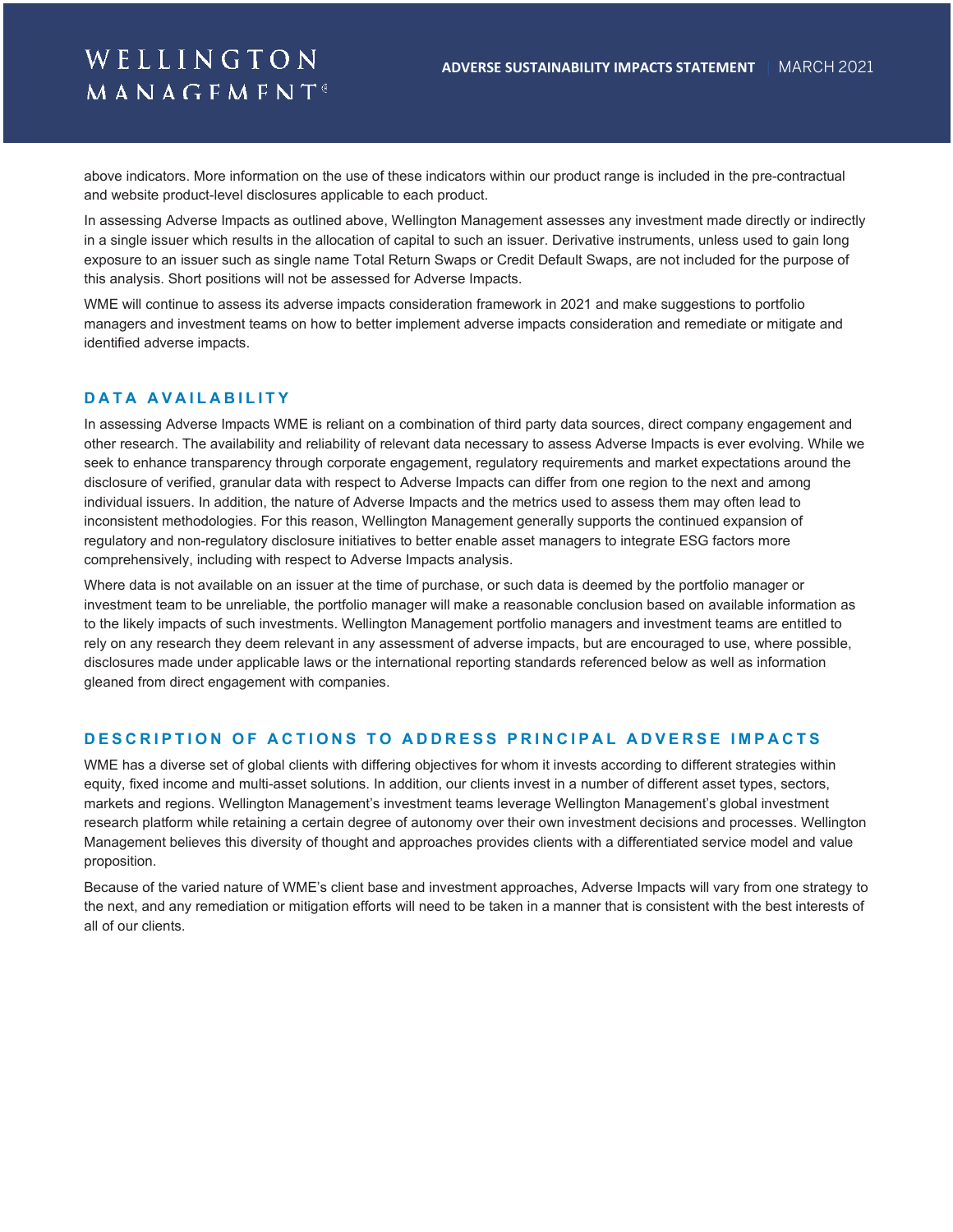#### **WELLINGTON MANAGEMENT'S APPROACH TO SUSTAINABILITY**

Efforts to address, remediate and mitigate adverse impacts, particularly with regards to direct corporate engagement and stewardship activities, are the shared responsibility of Wellington's Management's Sustainable Investment Research team (the "Sustainable Investment Team") and its investment teams individually. The Sustainable Investment Team is comprised of 22 members across sustainability research and strategy, ESG sector research, and climate research. The team brings a diverse set of backgrounds from fundamental research, investment and data science, IT, portfolio management, and strategic asset allocation.

Within the Sustainable Investment Team, Wellington Management's ESG and Sustainable Research Analysts (the "ESG Research Team") along with our global industry analysts and credit analysts help Wellington Management's portfolio managers and investment teams gather deeper intelligence on ESG topics and integrate these considerations into the investment process. The ESG Research Team, part of the central investment research function, researches and provides company and sector-specific ESG and sustainability analysis and engages directly with company management teams on ESG topics to influence company behavior toward best practices.

The ESG Research Team works closely with investment teams to incorporate its research into the investment process regularly conducting in-depth portfolio reviews to evaluate sustainability and ESG-related strengths of particular holdings. In addition, investment teams are provided with a number of ESG and sustainability integration tools and research, both proprietary and from third parties.

Climate change will have profound effects on assets, economies, and the investment community. To address this complex issue, Wellington Management has adopted a holistic, research-led approach that incorporates climate science and capital market inputs. Engaging with portfolio companies on the impact of a changing climate to their business and strategy is a key input to the process, and climate risk is among Wellington Management's top engagement priorities for the past several years. As part of this process, Wellington Management speaks with companies to gauge their exposure to climate-related events, assess management's awareness of this topic, evaluate their risk-management approach, and encourage adoption of best practices. In addition, per Wellington Management's support for the TCFD recommendations, it has been engaging with portfolio companies to encourage their adoption.

As a complement to engagement, proxy voting can be a powerful tool for managing climate-related risks, providing leverage in company management discussions and also the opportunity to directly influence corporate policy. Wellington Management generally supports shareholder-sponsored proposals focused on improved assessment and disclosure of climate risks, particularly when we believe they may be material to a company's long-term performance and that management has not sufficiently addressed them.

With support from the ESG Research Team, Wellington Management portfolio managers and investment teams develop their own investment approach whereby sustainability considerations are integrated into their research and decision-making processes. Sustainability consideration can manifest itself within the investment thesis or portfolio weighting for a particular security, as well as within Wellington Management's broader proxy voting and company engagement efforts.

WME clients may also frequently require us to avoid investing in economic activities they deem harmful or implement screens to avoid investing in entities which violate certain principles. Under SFDR, many of our investments will also need to confirm that they do no significant harm, and WME additionally requires that all of our investment strategies consider relevant sustainability risks as part of their investment process.

Through the increased focus of ESG and sustainability considerations by its clients, and the expansion of ESG and sustainability integration throughout Wellington Management, WME is hopeful that it will continually help to reduce the overall Adverse Impacts of our investments over time. As SFDR is finalized and implemented, it is also hopeful that additional regulatory clarity will enable us to take a more comprehensive and focused approach to Adverse Impacts assessment overall.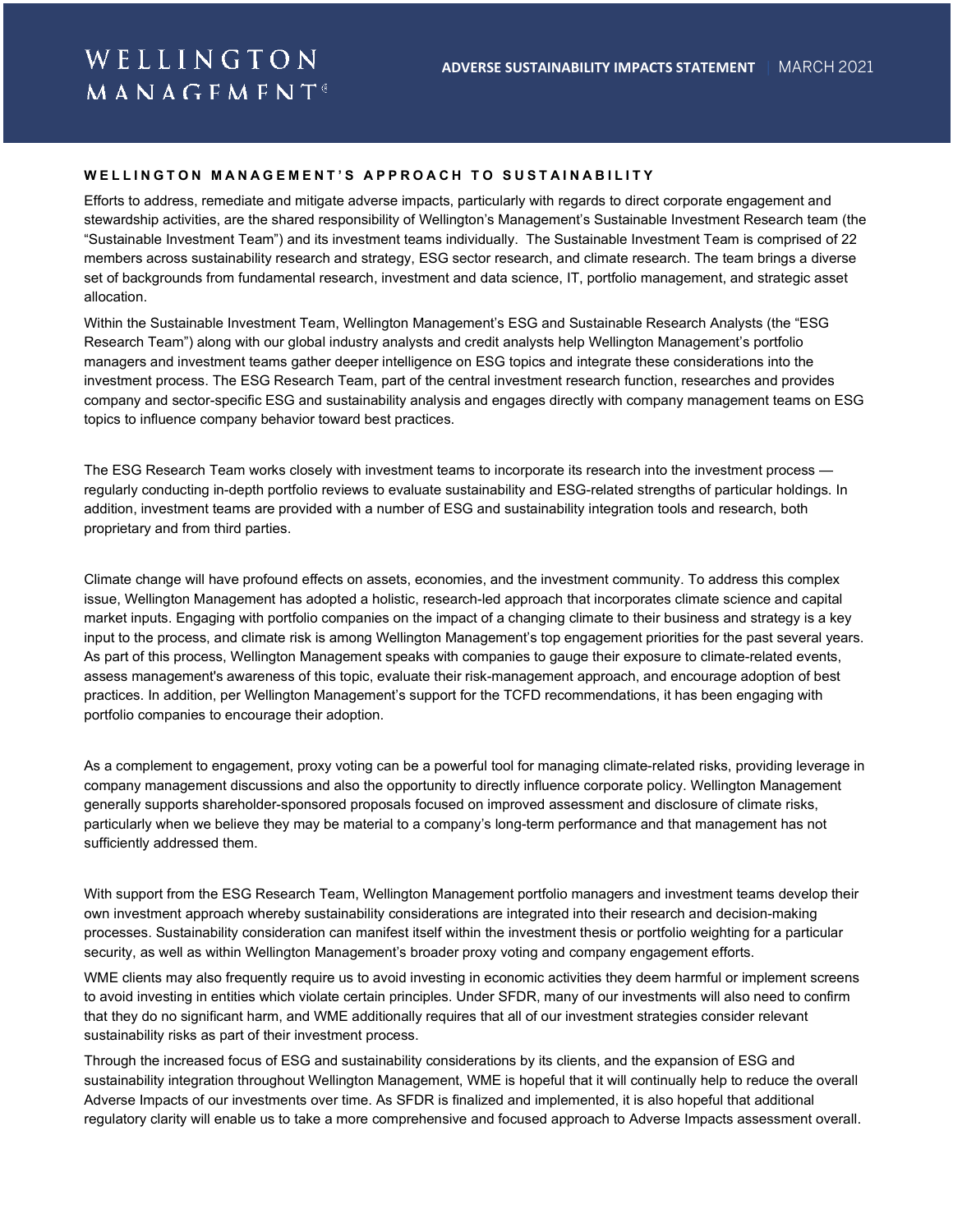# WELLINGTON **MANAGFMFNT**<sup>®</sup>

For more information on sustainability risk analysis at Wellington Management, including a more detailed look at the ESG research, data and tools available to our investment teams please see our Sustainability Risk Consideration Policy found at [www.wellington.com/SFDR](http://www.wellington.com/SFDR) . For more information on Wellington Management's broader sustainability and ESG integration, please see our annual Sustainability Report and ESG integration Philosophy found o[n www.wellington.com.](http://www.wellington.com/)

## **LOOKIN G AHEAD**

Beginning in 2022, Wellington Management will undertake to review annually the results of a quantitative assessment of the adverse impacts of its investment decisions on sustainability factors and issue recommendations to WME. Wellington Management will also endeavor to use the best available and most reliable data to assess the impact of its decisions on the sustainability factors.

Any significant gaps in the current available data or research which leads to uncertainty or assumptions regarding the adverse impacts of its investment decisions on sustainability factors will also be identified with recommendations regarding any identified improvements. WME is committed to actively seeking out the most reliable and available data regarding the environmental and social impacts of the companies it invests in.

WME views its Adverse Impacts assessment and mitigation efforts as an evolving process which we hope to significantly build on in the coming years. As the reliability and availability of data improves, regulatory frameworks come into greater focus and the tools and methodologies used to assess Adverse Impacts become more advanced, WME is confident in its ability to better assess and reduce the negative affects our investments may have on sustainability factors. Wellington Management will also seek better corporate transparency through our direct engagement with investee companies and will continue to support initiatives we believe will lead to improved non-financial disclosures and more socially and environmentally responsible corporate behavior.

#### **ENGAGEMENT POLIC IES**

Wellington Management's global Engagement Policy can be found o[n www.wellington.com.](http://www.wellington.com/)

The policy contains information about Wellington Management's approach to engagement and its commitment to active management and stewardship on behalf of clients. Wellington Management believes it is its fiduciary duty to conduct deep research and ensure ongoing dialogue with the companies in which it invests and believes engaging with companies and voting proxies on clients' behalf supports decisions that it believes will maximize the long-term value of securities held in client portfolios. Wellington Management's engagement activity, which may vary by asset type, is summarized in our annual engagement report to clients.

#### **ENGAGEM ENT**

A substantial portion of Wellington Management company research is informed by direct, persistent contact with company management and boards of directors, both in its offices and through on-site company visits. Portfolio managers, industry analysts, and ESG analysts all take part in, and have a shared responsibility for Wellington Management's ongoing dialogue with investee companies, as well as suppliers, customers, and competitors. Portfolio managers and investment teams host more than 15,000 company meetings around the world each year. Maintaining this ongoing dialogue is central to how Wellington Management implements its stewardship responsibilities and informs the investment decisions it makes on behalf of its clients.

Through engagement with management teams and boards of directors, Wellington Management seeks to monitor investee companies, gain differentiated insights, develop productive ongoing dialogue, and impact company behavior. All of these engagement goals are in direct support of managing and attempting to mitigate potential adverse impacts. In addition to the objectives established for specific company engagements, the ESG Research Team sets stewardship objectives for the forthcoming year which are relevant across companies and sectors.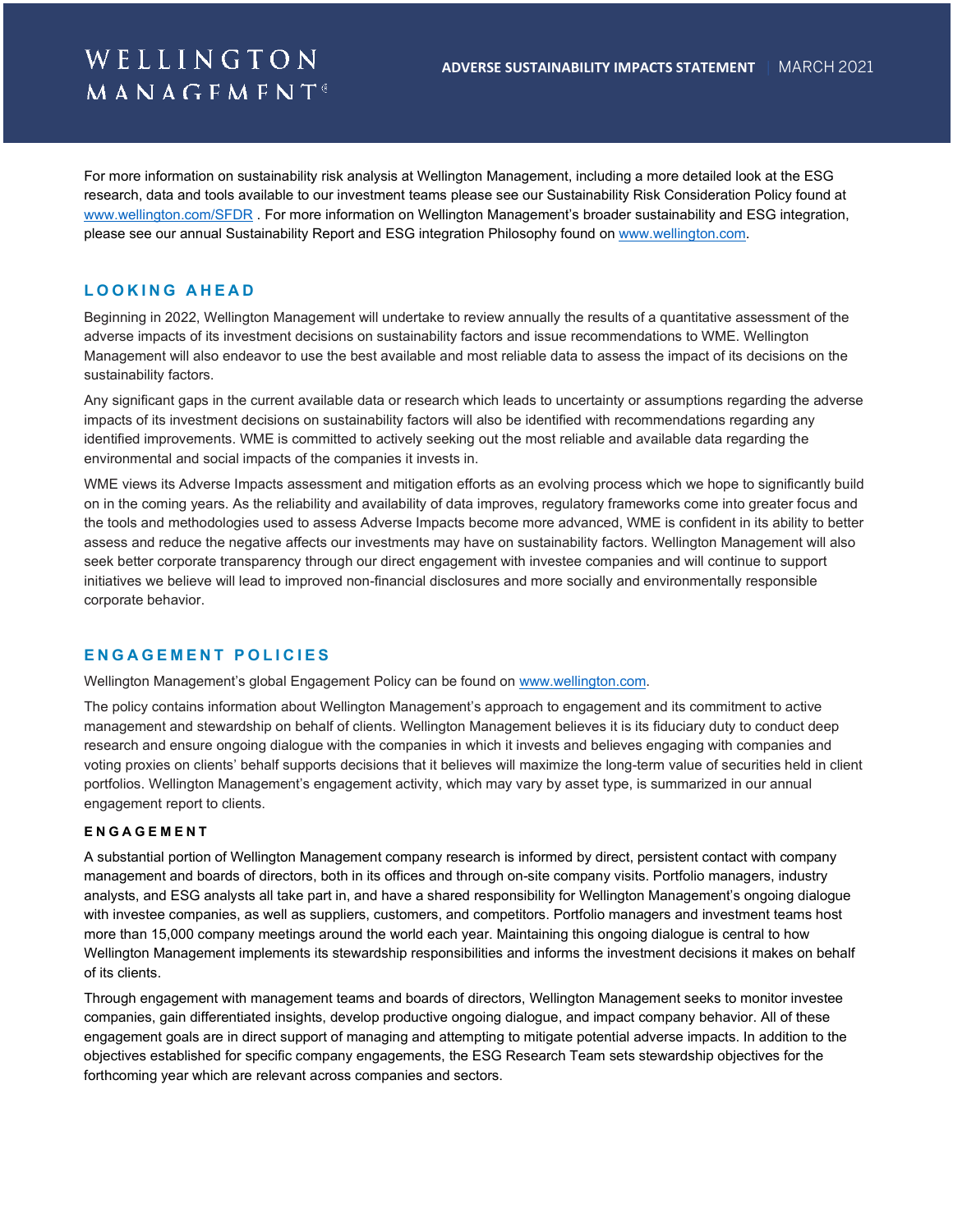#### **PROXY VOTING**

Wellington Management votes proxies in a manner it considers to be the best interests of its clients as shareholders and in a manner that we believe maximizes the economic value of their holdings. Wellington Management's approach to voting is investment-led and serves as an influential component of our engagement and escalation strategy. Wellington Management prefers that clients delegate voting responsibility to their portfolio managers. The Investment Stewardship Committee, a crossfunctional group of experienced professionals, establishes Wellington Management's Proxy Voting Guidelines.

The ESG Research Team examines proxy proposals on their merits and recommends voting against proposals that it believes would have a negative effect on shareholder rights or the current or future market value of the company's securities. The ESG Research Team provides recommendations to each portfolio manager who makes the final decision for their client portfolios, absent a material conflict of interest. Consistent with Wellington Management's community of boutiques model, portfolio managers occasionally arrive at different voting conclusions for their clients, resulting in a split decision for the same security. This robust set of voting procedures and the deliberation that occurs prior to a vote decision are aligned with its role as active owners and fiduciaries for its clients.

#### **CONFLICTS OF INTEREST**

Wellington Management has adopted and implemented policies and procedures that it believes are reasonably designed to manage conflicts if they arise in its stewardship activities. Annually, Wellington Management's Investment Stewardship Committee reviews and sets standards for identifying material conflicts with respect to proxy voting and corporate engagement — including whether a company is a significant client, lender, or vendor of the firm — and publishes those to investors for consideration in voting and engagement. In addition, the Investment Stewardship Committee encourages all personnel to contact the ESG Research Team about apparent conflicts of interest, even if the apparent conflict does not meet the published materiality criteria.

### **REFERENCES TO INTERNATIONAL STANDARDS**

In 2017, Wellington Management signed the Statement of Support for the Task Force for Climate-Related Financial Disclosures and encourages adoption of the framework through engagement. Over time, as more companies issue higher quality disclosures, its research teams, portfolio managers and investment teams will be in a better position to assess the Adverse Impacts that their investments may have on sustainability factors. In addition, Wellington Management aims to publish an updated TCFD report in 2021.

#### **OTHER INITIATIVES WELLINGTON SUPPORTS**

Since 2012, Wellington Management has been a signatory to the PRI, a network of international investors working together to put the six Principles for Responsible Investment into practice. The Principles were devised by the investment community and reflect the view that environmental, social, and corporate governance issues can affect the performance of investment portfolios and should be given consideration by investors if they are to fulfill their fiduciary (or equivalent) duty. The Principles provide a voluntary framework by which all investors can incorporate ESG issues into their decision-making and ownership practices to better align their objectives with those of society at large. In 2018, Wendy Cromwell, Vice Chair and Director, Sustainable Investment for Wellington Management was elected to the board of UN PRI.

In 2018, Wellington Management became a supporter of the Transition Pathway Initiative (TPI) and in 2019, became a member of the Carbon Disclosure Project (CDP). These initiatives support additional transparency and/or engagement on climate-related corporate disclosures and assessments.